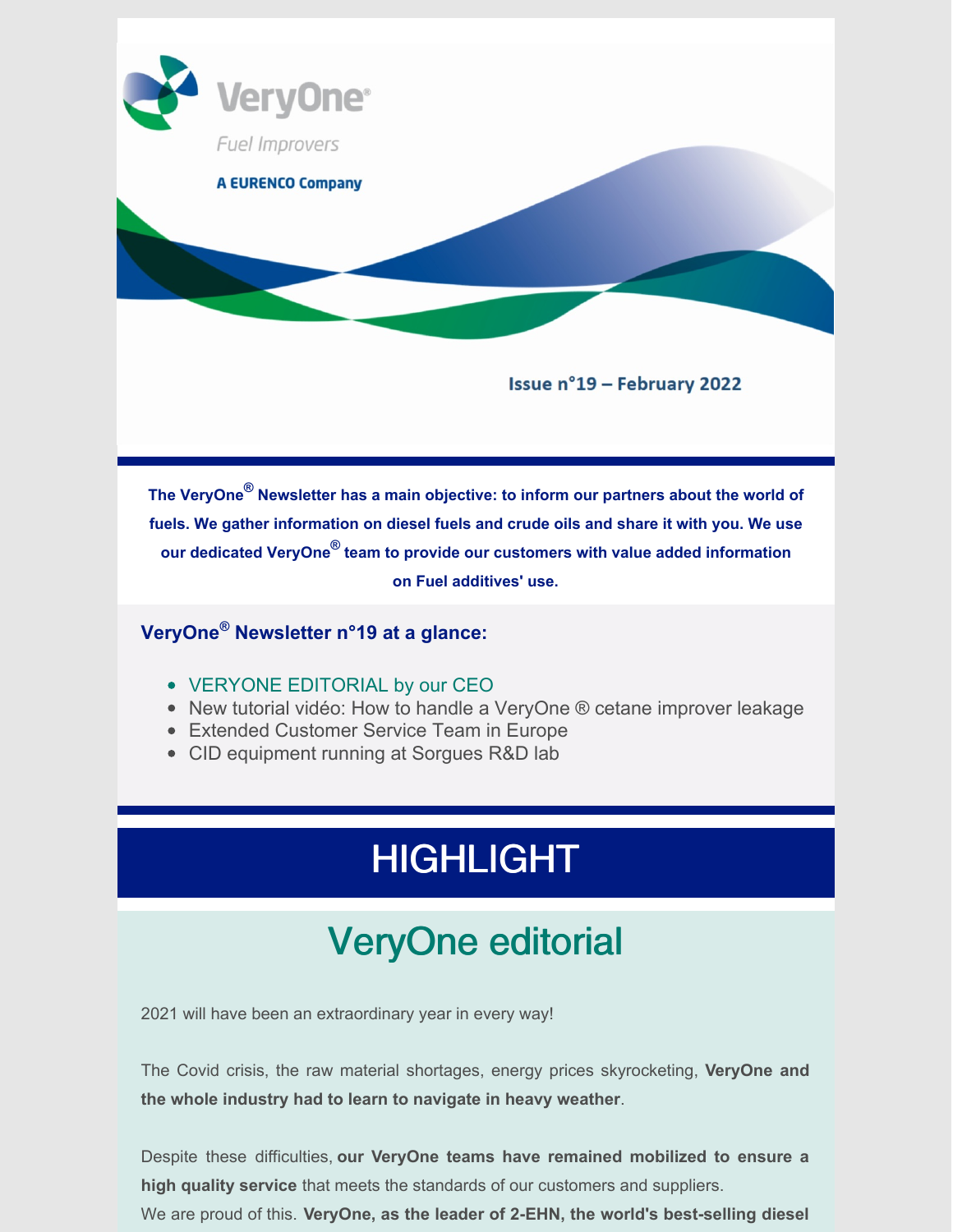**additive, is aware of its responsibility in the fuel market.**

Our business and industrial policies are long term. Thus, **we invest again and again in the reliability of our installations, the respect of the environment, the safety of our personnel, our customers, and our equipment**. We secure our raw material supplies with multiyear contracts. Thanks to our 9 strategic stocks spread over 3 continents, we do everything possible to secure your supplies anywhere in the world on time. **The proof is in our OTD** (On-Time Delivery) **score for 2021: 99.6%**!

This is our *raison d'être*. The commitment of VeryOne teams every day: **remain the number 1, remain your trusted partner for 2-EHN, whatever the circumstances**.

**Happy New Year 2022 !**

Pierre-Olivier VIGNAUD Chief Executive Officer at VeryOne



## VERYONE NEWS

# New tutorial video : How to handle a VeryOne**®** cetane improver leakage

**Safety is at the heart of VeryOne's continuous improvement policy**. In response to customer concerns and questions about the risk of leaks, VeryOne has released a tutorial video outlining best practices for 2-EHN product leaks.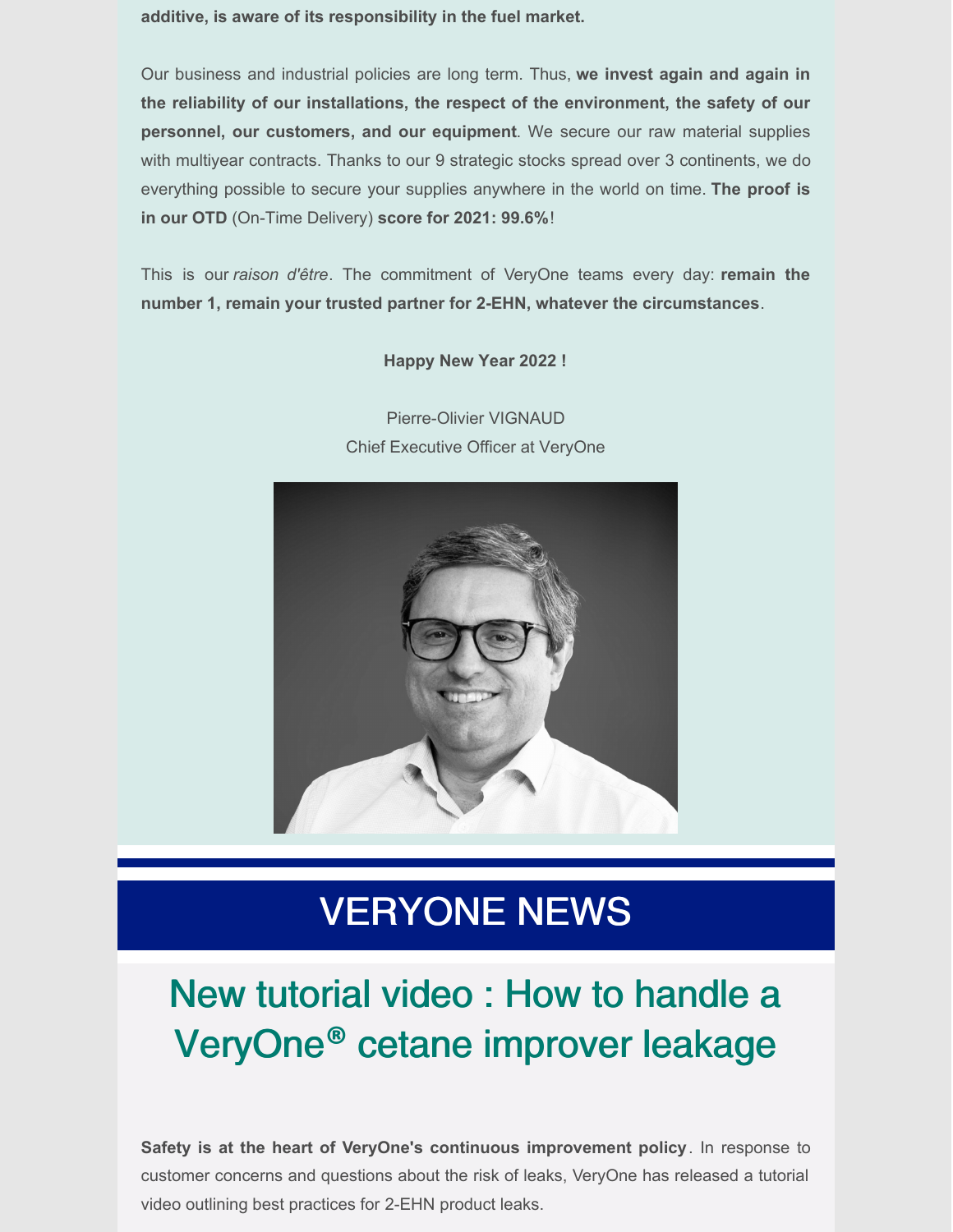The main objective of the video is to present **safer methods to apply in case of a 2-EHN product leak**. This informative video is intended to help users limit the risk of accidents and mishandling when a leak is discovered.

When in doubt, always refer to the latest Material Safety Data Sheet (MSDS) provided by VeryOne. You can also contact the VeryOne team.



#### *click on the video!*

### Extended Customer Service Team

At VeryOne, **our clients are always our priority**. We aim at offering the best service possible for every order we accept, load and deliver. In order to keep on guarantying a fast response-time to clients' orders or queries, a smooth flow of actions and a greater availability, **VeryOne is extending its Client Service Team** . The team will be made of two assistants who will be your main points of contact and one manager.

This extended team goes even beyond that. Indeed, the Customer Service Team and the Adminitrative Supply Chain team are part of the main Department. This way, **the communication and collaboration between the services are more efficient** allowing VeryOne to provide quick responses when it comes to loading at our production site in Sorgues.

**We will keep on working and organizing our teams in a way to better serve you.**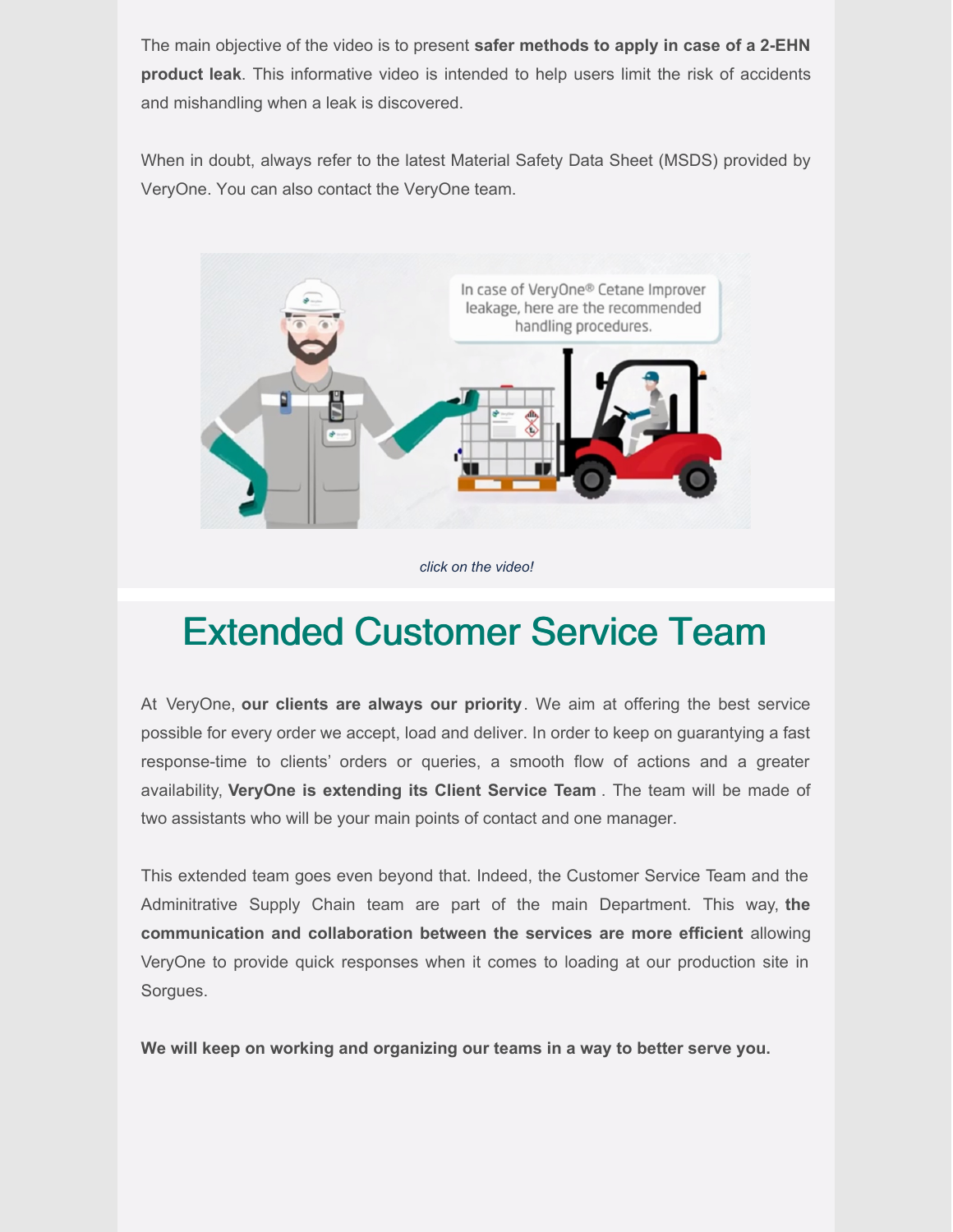

*From left to right :VILLEMAIN Sophie, POUCHKAREFF Tatiana, HIDROT Laetitia, AMADORI Magali, CELLERIER Laurent*

**Do not [hesitate](mailto:Info@veryone.com) to contact us!**

### CID equipment running at R&D lab

In order to **continuously improve its research methods at R&D laboratory**, VeryOne **invested** in **a new measuring device: Cetane ID 510 from PAC Instrument**.

It is then possible to **measure the derived cetane number (DCN)** from a fuel which corresponds to the ability of a fuel to self-ignite. The higher the cetane number is, the shorter it takes for a fuel to self ignite.

The fuel sample is injected into the combustion chamber and measurements of the time between fuel injection and ignition and the duration of combustion are made using various pressure sensors.

Every day cetane analysis are carried out to identify fuel quality, species and factors that can help improve auto-ignition and thus allow **better cold starts, reduced engine noises, and increase efficacy of engines to keep low fuel consumption**.

**VeryOne has chosen to invest in R&D equipment to provide the best products to its customers, to always improve them even when they have been on the market for some time and to move on toward new ones.**